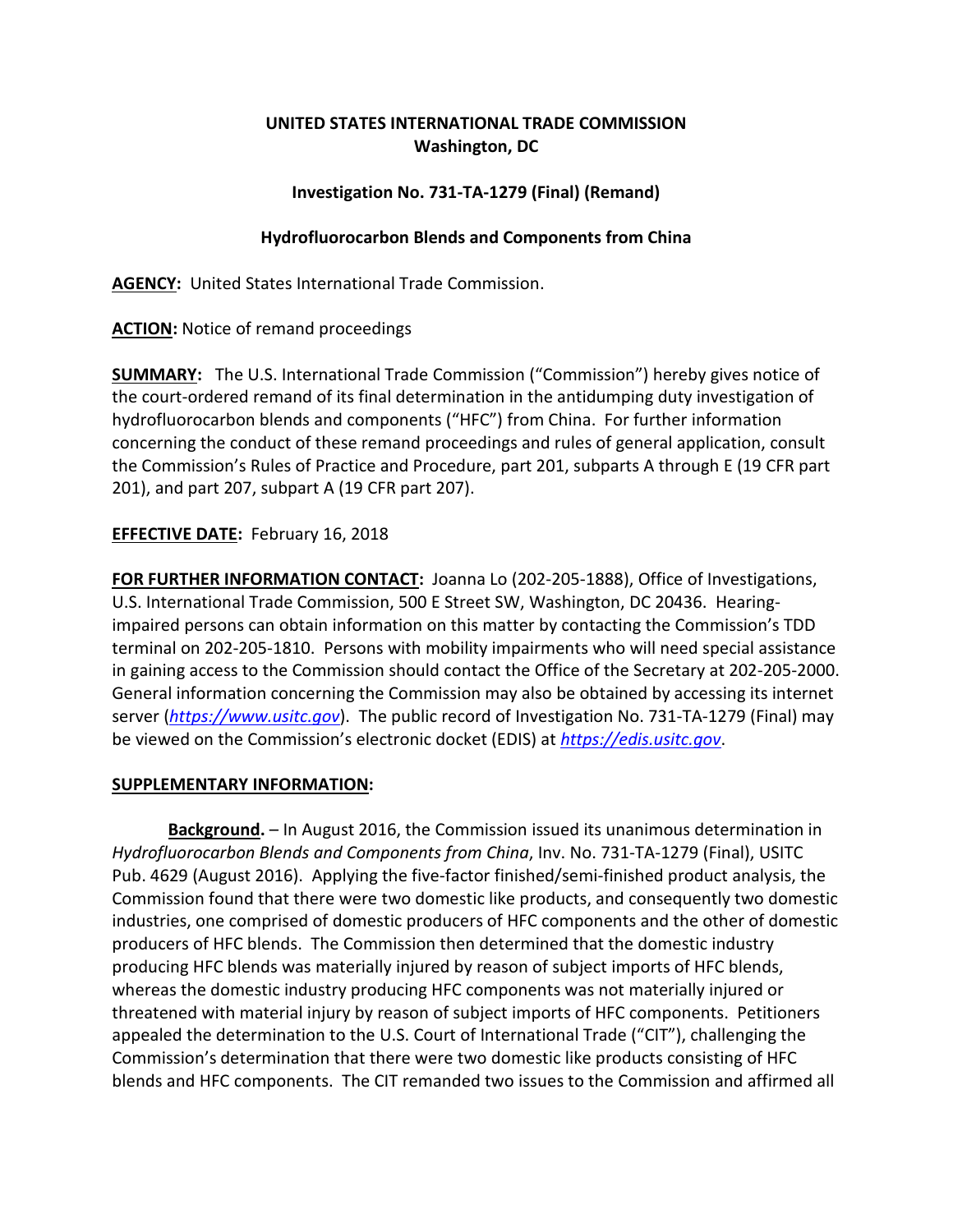other aspects of the Commission's like product determination. *Arkema, Inc. v. United States*, Court No. 16-00179, Slip. Op. 18-12 (Ct. Int'l Trade Feb. 16, 2018).

**Participation in the proceeding.** – Only those persons who were interested parties that participated in the investigations (*i.e.*, persons listed on the Commission Secretary's service list) and also parties to the appeal may participate in the remand proceedings. Such persons need not make any additional notice of appearances or applications with the Commission to participate in the remand proceedings, unless they are adding new individuals to the list of persons entitled to receive business proprietary information ("BPI") under administrative protective order. BPI referred to during the remand proceedings will be governed, as appropriate, by the administrative protective order issued in the investigation. The Secretary will maintain a service list containing the names and addresses of all persons or their representatives who are parties to the remand proceedings, and the Secretary will maintain a separate list of those authorized to receive BPI under the administrative protective order during the remand proceedings.

**Written Submissions.** – The Commission is not reopening the record and will not accept the submission of new factual information for the record. The Commission will permit the parties to file comments concerning how the Commission could best comply with the Court's remand instructions.

The comments must be based solely on the information in the Commission's record. The Commission will reject submissions containing additional factual information or arguments pertaining to issues other than those on which the Court has remanded this matter. The deadline for filing comments is March 30, 2018. Comments shall be limited to no more than ten (10) double-spaced and single-sided pages of textual material.

Parties are advised to consult with the Commission's Rules of Practice and Procedure, part 201, subparts A through E (19 C.F.R. part 201), and part 207, subpart A (19 C.F.R. part 207) for provisions of general applicability concerning written submissions to the Commission. All written submissions must conform to the provisions of section 201.8 of the Commission's rules; any submissions that contain BPI must also conform to the requirements of sections 201.6, 207.3, and 207.7 of the Commission's rules. The Commission's *Handbook on E-Filing*, available on the Commission's website at [http://edis.usitc.gov,](http://edis.usitc.gov/) elaborates upon the Commission's rules with respect to electronic filing.

Additional written submissions to the Commission, including requests pursuant to section 201.12 of the Commission's rules, will not be accepted unless good cause is shown for accepting such submissions or unless the submission is pursuant to a specific request by a Commissioner or Commission staff.